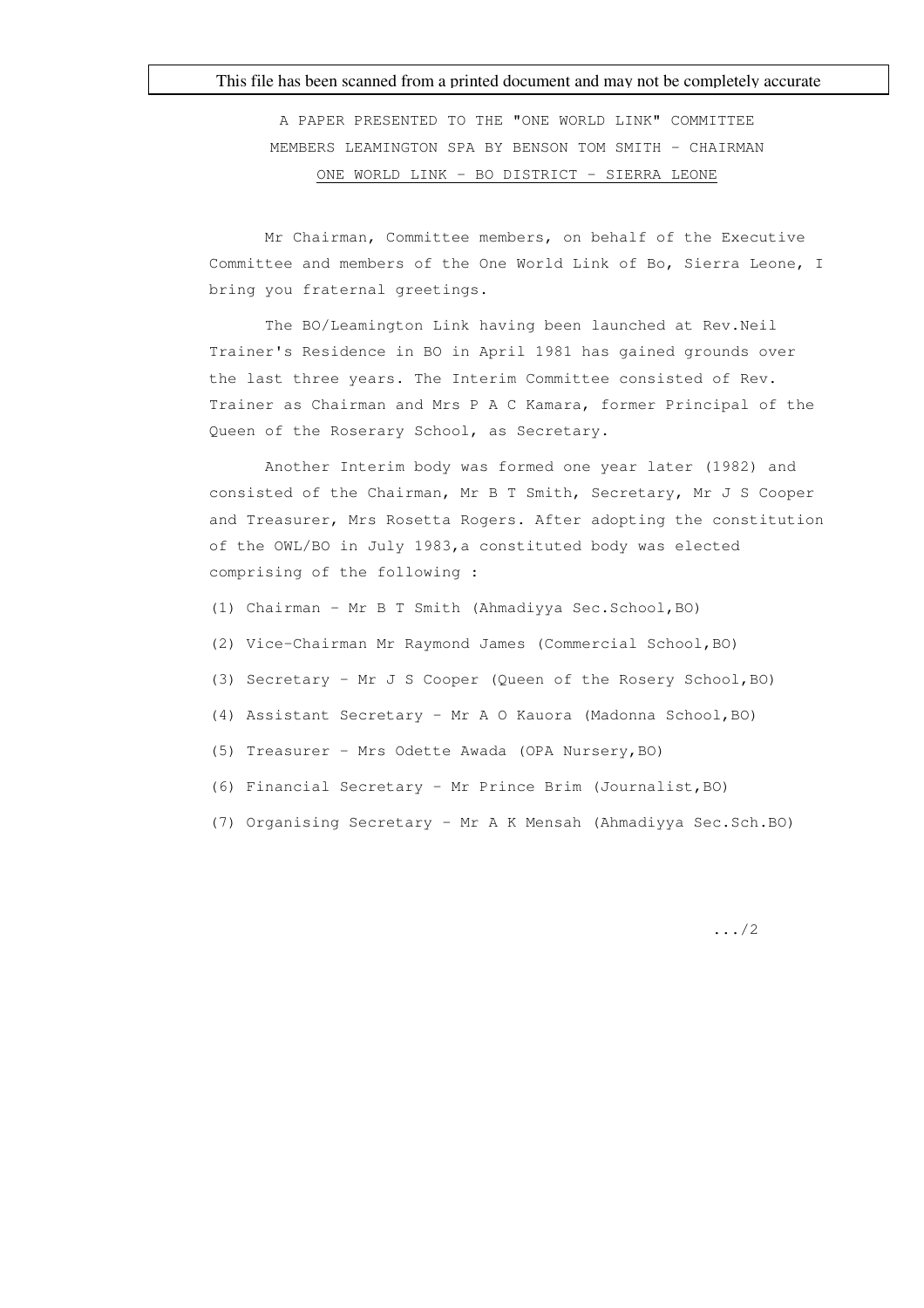Memebership of the OWL/B0 comprises of six Secondary Schools, Eight Primary Schools, one Infant School and three organisations.

The following schools, college and organisations are keenly interested in linking up with Schools, college and organisations in Leamington .

- (1) BD Government Sec.School (To be re-linked)
- (2) BO Teachers College
- (3) BO Teachers College Experiemental School
- (4) BO District Football Association
- (5) Milton Comprehensive Sec. School,BO

During the period under review the BO group of the Link has been engaged in a series of activities and exchange visits. There had been four (4) visits from Leamington and three (3) from Sierra Leone. Another visit from Sierra Leone is already planned. Among the activities we have undertaken are Public Lectures, Exhibitions, Video Shows, Football Matches, Drama and Cultural Nights. All these activities and visits have aided in a great way in advertising the link in Bo.

We are greatly thankful to the Sierra Leone Library Board for offering us a roam to be used as a "RESOURCE CENTRE" for the furtherance of the link. Minimal funds had been generated at our end through activities, as highlighted earlier on, to enable us furnish this "Resource Centre". The funds raised so far are not adequate to achieve our aim. We would be very greatful if our friends in Leamington should come to our

..../3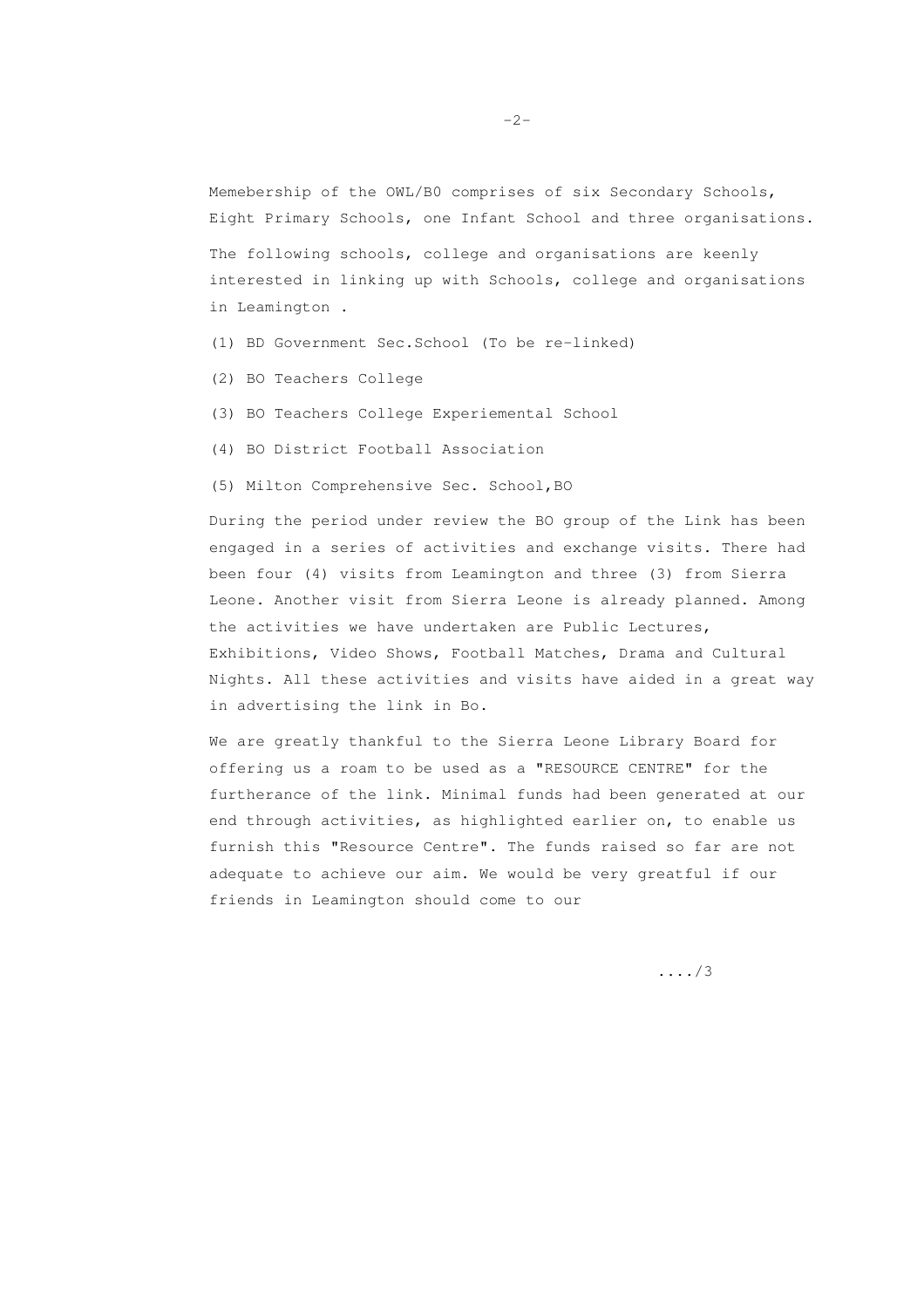aid by generating funds to enable us succeed in our venture. This "Resource Centre", if completed, will serve as an instrument in informing the general public in BO District and Sierra Leone in general about our activities.

We would also be most greatful if our friends in Leamington would make it possible for us to run a "ONE WORLD LINK SHOP" where we could sell School materials, Second Hand Text Books, and old Clothes, simultaneously with the Resource Centre, to committee members as well as the general public in the BO District so that funds would be raised to run the day to day affairs of the Link in BO. I must be frank enough to say

Mr Chairman, that we have been highly impressed by the activities of the "THIRD WORLD SHOP" at the Oxfam Centre in Leamington. This example, I feel, is worth Emulating. In this regard, we are appealing to the Executive Committee of the Link in Leamington to provide us with the necessary incentives to make this our project a huge success.

With your kind permission, Sir, I would like to present on behalf of the one world Link group, Bo District, the following recommendations :

- (1) That a specific goal be set for a successful future running of the Link at both ends;
- (2) That gifts, aids etc. should be monitored through the the Executive Committee to the recipient School or organisations and that these gifts, aid etc. should be

.../4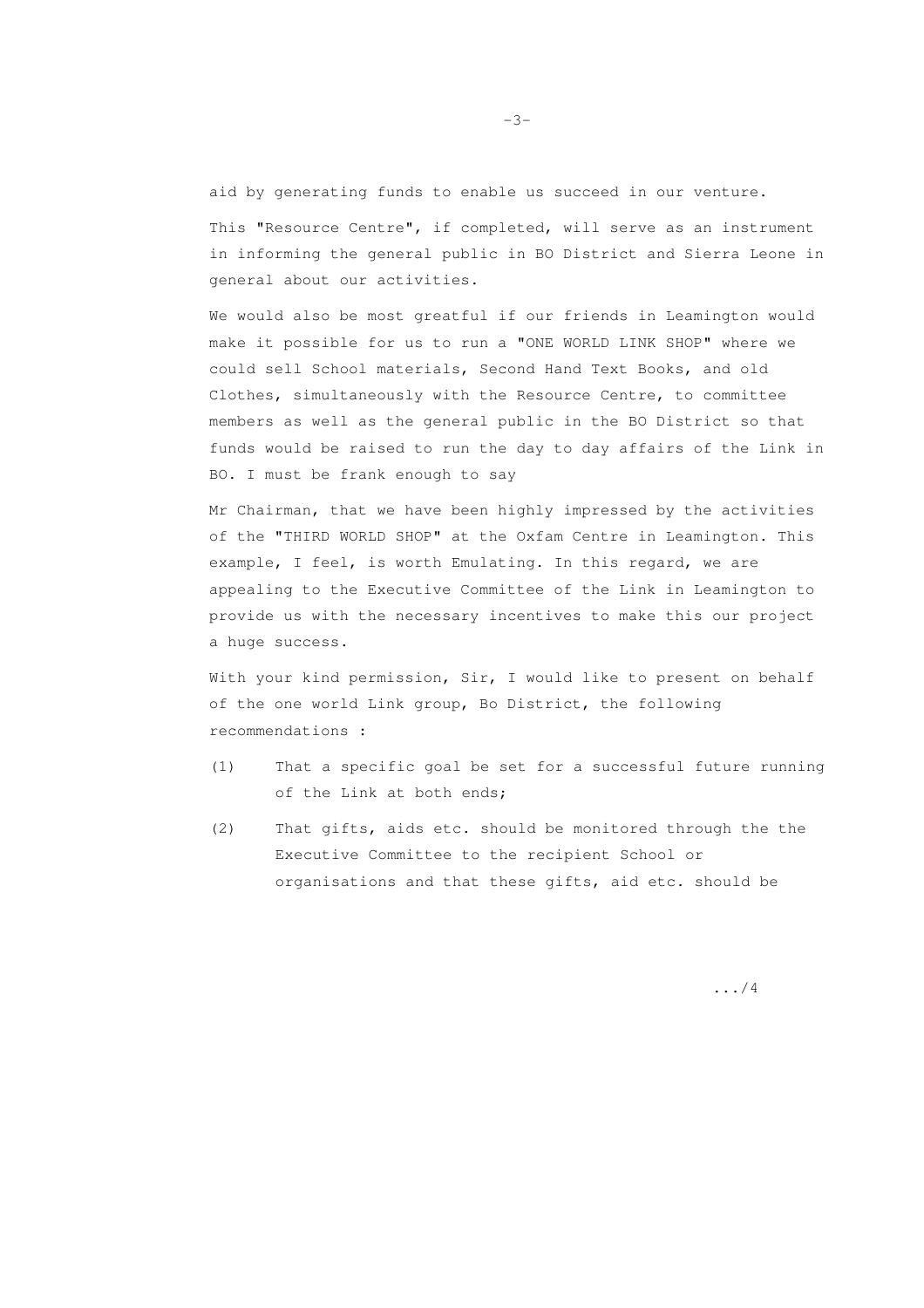presented in a ceremony. This would help in advertising the activities and achievements of the Link in Bo ;

- (3) That future exchange visits, on both sides, should be made by a non-teacher and/or a student;
- (4) That an exchange programme be introduced.
- (5) That aid, in one form or another, should be one of our objectives as no true friendship can foster very well without a small gift or token from one side to the other.

Now that I have presented to you these recommendations, Mr Chairman, I would also want to inform you that since the Link is now nearly 3 years old we shall register it formally with the Ministry of Social Welfare and also celebrate its 3rd Anniversary when we return.

Finally, Mr Chairman, I would like to end this paper, by saying, on behalf of the one World Link - Bo, how greatful we are to the following who have made our visit to Leamington a big success in one way or the other :

- (1) The Chairman and his Councillors of the Warwick District for giving us a grand Civic Reception,
- (2) The Commonwealth Foundation for granting us 2(two) Air Tickets,
- (3) The Sierra Leone Airlines for the same reason,
- (4) The Principals of Q R S and Ahmadiyya Sec. School and the OPA Nursing School Committee for granting leave to make this visit ,
- (5) The Chairman and Committee of OWL/Leamington for organising a programme for our visit,

..../5